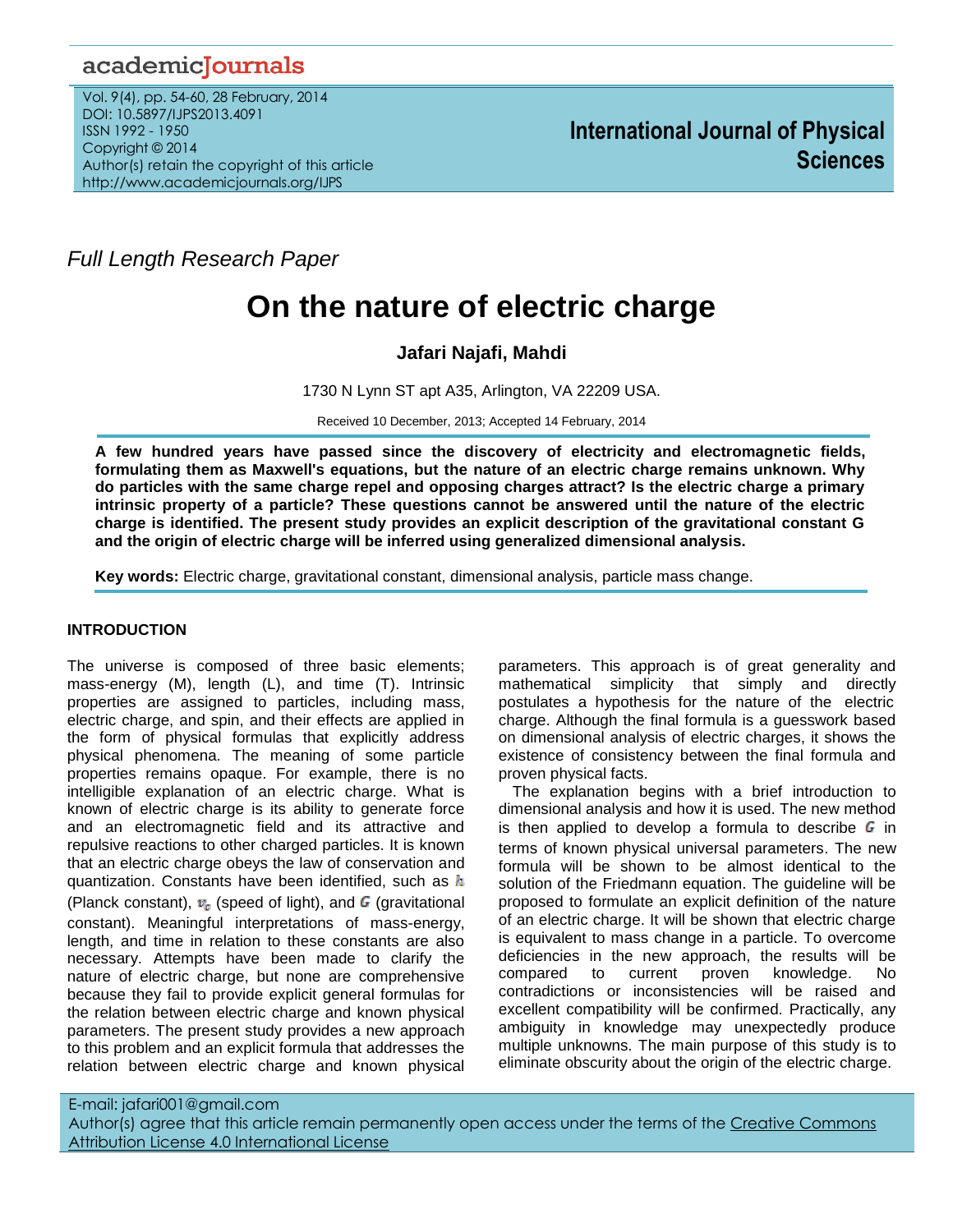#### **DIMENSIONAL ANALYSIS**

Almost all physical parameters (constants and variables) have a combination of the dimensions of mass, length, and time. The present study did not employ basic units for absolute temperature (Θ), amount of substance ( N) and luminous intensity (J), and other parameters related to them. Because physical parameters are addressed, the gravitational constant and electric charge can be sufficiently expressed using a combination of M, L, and T. Constants without dimensions express values such as angle or proportions such as the ratio of particle speed to light speed. Some constants merely establish equality in the system of measurement. Some physical constants and variables do not have clear dimensions of a combination of M, L, and T. For example, the dimension of linear momentum is ML/T. This is an explicit combination of mass, length and time. The dimension of electric charge  $\sqrt{4\pi \epsilon_0 \frac{ML^3}{T^2}}$  is more complicated. The vacuum permittivity constant is  $\varepsilon_0$ , but it is not explicitly defined in terms of M, L, and T. One can easily decompose ML/T into, e.g., mass (M) and velocity of a particle (L/T), and find a formula for the linear momentum of a particle. This has not been accomplished for electric charge.

Dimensional analysis is a simple tool for understanding the relationship between physical parameters and equations based on their dimensions, but it is not used to explore and formulate unknown phenomena. It is often used to check the accuracy of calculations and equations and to express physical parameters based on their associations with other types of parameters.

The present study uses a slight generalization of this tool to find a meaningful and explicit description of the obscure physical parameter of electric charge. This method parses the dimension of an unintelligible parameter into separate parts and performs a simple mathematical manipulation on each part to convert it into a real physical parameter. Finally, the physical parameters derived for each part, keeping the final composition, will be used to present a precise definition of the relationship between the combination of M, L, and T and the original unknown parameter.

Crediting a physical parameter to a specific dimension must be based on logic and known physical facts. This method avoids any decomposition of a dimension or assigning a physical parameter to each part that promotes ambiguity in the meaning of a part. This constraint appears as a lemma that should be studied and developed. This method may not work in all cases, but gives good results for gravitational constant and electric charge.

It should be emphasized that this method and its related restrictions will not sufficiently support the final results. Each equation obtained from this method is guesswork, although dimensions for both sides of the equation are established. Experiments, measurement, and mathematical calculations based on pre-established relationships and equations confirm the conjecture; however, it is good practice to compare these results withproven physical facts.

First, the symbols  $[]$  and  $[]^{-1}$  should be defined in relation to the dimensions of the physical parameters:

*Definition 1:*  $[y] = M^{\alpha} L^{\beta} T^{\gamma}$ 

In this equation,  $M^{\alpha}L^{\beta}T^{\gamma}$  is the dimension of physical quantity *y*. In fact, the units of any physical quantity can be expressed using a power law (Sedov, 1993).

*Definition 2:*  $y = [M^{\alpha} L^{\beta} T^{\gamma}]^{-1}$ 

where a physical quantity  $y$  governs the dimension combination  $M^{\alpha} L^{\beta} T^{\gamma}$ 

#### **NATURE OF THE GRAVITATIONAL CONSTANT**

Gravitational constant  $(G)$  is a constant parameter that appears in the equation of gravity:

$$
F = G \frac{m_1 m_2}{r^2} \tag{1}
$$

This equation itself does not provide a tangible interpretation of the nature of  $\epsilon$ . This formula does not define its source, amount, or relation to other actual parameters in the universe. To discover this relationship, the dimensions of both sides of Equation (1) for M, L and T are:

$$
\frac{ML}{T^2} = \left[ G \right] \frac{M^2}{L^2} \tag{2}
$$

Therefore:

$$
[G] = \frac{L^3}{MT^2} \frac{M}{M} \tag{3}
$$

Equation (3) represents the dimension of  $\boldsymbol{G}$  and states that physical parameters exist in the universe whose integration (as a formula with the above final dimension) gives the value of  $G$ . To fit this into an equation to determine the value of  $\boldsymbol{G}$  in terms of physical parameters, the right side of Equation (3) is parsed into two parts and multiplied by dimensionless parameter  $\beta$  on the right side, obtaining:

$$
G = \beta \, \, \big[ \frac{L^3}{M} \big]^{-1} \big[ \frac{1}{T^2} \big]^{-1} \tag{4}
$$

The fraction *M/M* should not be omitted, but should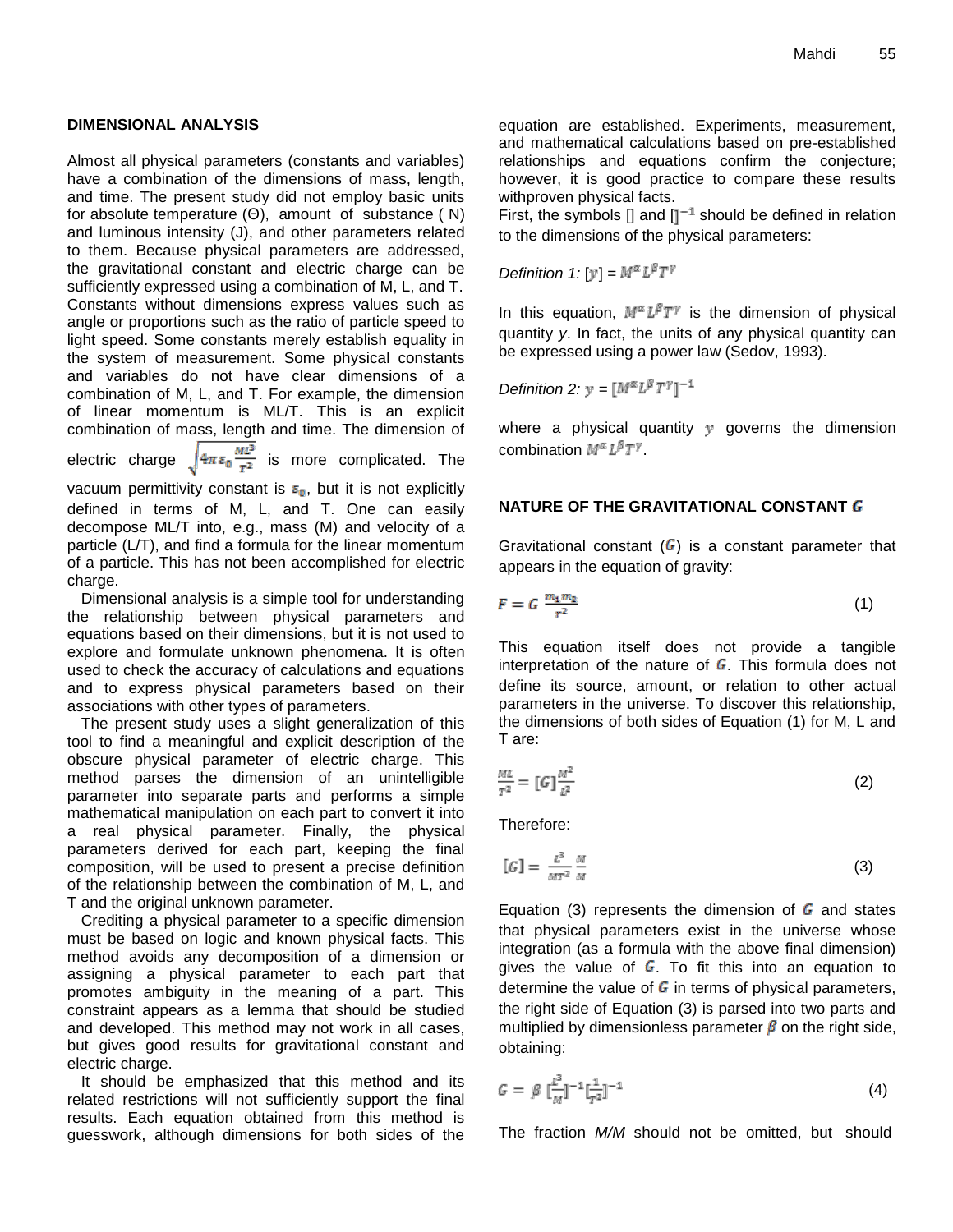encompass in  $\beta$  for simplicity. This can be rewritten as:

$$
G = \beta \ \left[ \frac{4\pi /_{3} L^{3}}{4\pi /_{3} M} \right]^{-1} \left[ \frac{1}{T^{2}} \right]^{-1}
$$
 (5)

If L is assumed to be the dimension of the radius of a sphere, the numerator of  $\frac{1}{4\pi}$  is the volume of that sphere:

$$
G = \beta \ \left[ \frac{v}{4\pi /_{2}M} \right]^{-1} \left[ \frac{1}{T^{2}} \right]^{-1}
$$
 (6)

Obtaining:

$$
G = \frac{3}{4\pi} \beta \, \left[ \frac{1}{\binom{M}{V}} \right]^{-1} \left[ \frac{1}{T^2} \right]^{-1} \tag{7}
$$

The mass-to-volume ratio represents the mass density ( $\rho$ ). Assuming that  $\frac{1}{\rho}$  and  $\frac{1}{T^2}$  are real physical parameters that govern dimensions  $\frac{1}{\left(\frac{M}{V}\right)}$  and  $\frac{1}{T^2}$ , respectively, produces:

$$
G = \beta \frac{a}{4\pi\rho^2} \tag{8}
$$

Because  $\boldsymbol{G}$  is a universal constant independent of any particle and reference system, the parameters of Equation (8) should be relevant to the whole universe. Therefore, let the supposed sphere be the entire universe and  $M$  its mass; consequently,  $\rho$  is the mass density of the universe. Also let  $T$  be the age of the universe. Now, choosing constant  $\beta$  gives an equation that expresses the value and nature of gravitational constant  $\boldsymbol{G}$ . Regardless of the value of constant  $\beta$ , Equation (8) states that G is inversely proportional to the squared age and matter density of the universe. That is, if  $\boldsymbol{G}$  is constant,  $\boldsymbol{p}$  must decline steadily because of the continual increase in the value of  $\overline{T}$ . Therefore, *V* (the volume of the universe) increases steadily because of the law of mass-energy conservation. Now, we compare the derived formula for  $$ (Equation (8)), with what has been obtained, using Einstein field equations. In the matter-dominant universe, solving the Friedmann equation leads to (Komissarov, 2012):

$$
G = \frac{3\Omega_m H_0^2}{8\pi \rho_m} \tag{9}
$$

In this equation, the Hubble constant  $(H_0)$  is approximately the inverse of the age of universe and  $\Omega_m$ is the ratio of mass density of the universe to the critical mass density. This  $\Omega_m$  may be related to  $M/M$  in Equation (3) that was canceled and temporarily included in  $\beta$ .

Therefore, if we substitute  $\beta$  with  $\frac{n_m}{2}$ , there will be no difference between Equations (8) and (9).

Using dimensional analysis, plus guess and intuitive analysis based on physical realities, obtains an equation to determine the physical parameters defining  $G$ . Although, this process began with a good guesswork, evaluating it using the Friedmann equation confirmed the strength of new method and correctness of its result.

#### **NATURE OF ELECTRIC CHARGE**

The question remains about the nature of electric charge and why there is no comprehensible interpretation of electric charge based on M, L and T, or a combination of known parameters of particles, such as spin and velocity. It is not known why same-charged particles repel and oppositely-charged particles attract or if electric charge is really an intrinsic property of a particle. The complicated dimension of electric charge  $\sqrt{4\pi \varepsilon_0 \frac{ML^3}{T^2}}$  makes it difficult to accept it as an intrinsic property of particles, when compared with simple and explicit properties like mass and spin.

Electric charge seems to be an abstract of other basic properties and physical constants. If this is true, how can an electric charge and electromagnetic field be directly measured and formulated? The answer is that the style that mass-space-time exerts its characteristic of the primary intrinsic property (related to the electric charge) leads to an observable, measurable, and summarized physical parameter known as electric charge. The reason that the main intrinsic property cannot be identified is that value is beyond current accurate measurement. It must be emphasized that this study does not refute current knowledge on electric charges and electromagnetic fields. Electric charge is certainly a known, observable, and measurable parameter of the universe. Accepted knowledge, especially Maxwell's equations, that has been subjected to countless experimentation based on the current definition of electric charge is definitely correct; however, it is necessary to overcome the obscurity about the nature of electric charge. Physics currently face unresolved problems and opened line research on the subjects such as the unified field theory, baryon asymmetry, and magnetic monopoles (Christianto et al., 2007). Defining the nature of an electric charge may also shed light on these unknown areas in physics.

Previous attempts to find the origin of electric charge include work by Shpenkov and Kreidik (2004), who developed a hypothesis based on new definition of elementary particles and their exchange in the matterspace-time field. Their theory that an electric charge is a mass change rate seems to be consistent with the results of the present study. Shpenkov ("What the Electric Charge is") stated, "The erroneous form of the Coulomb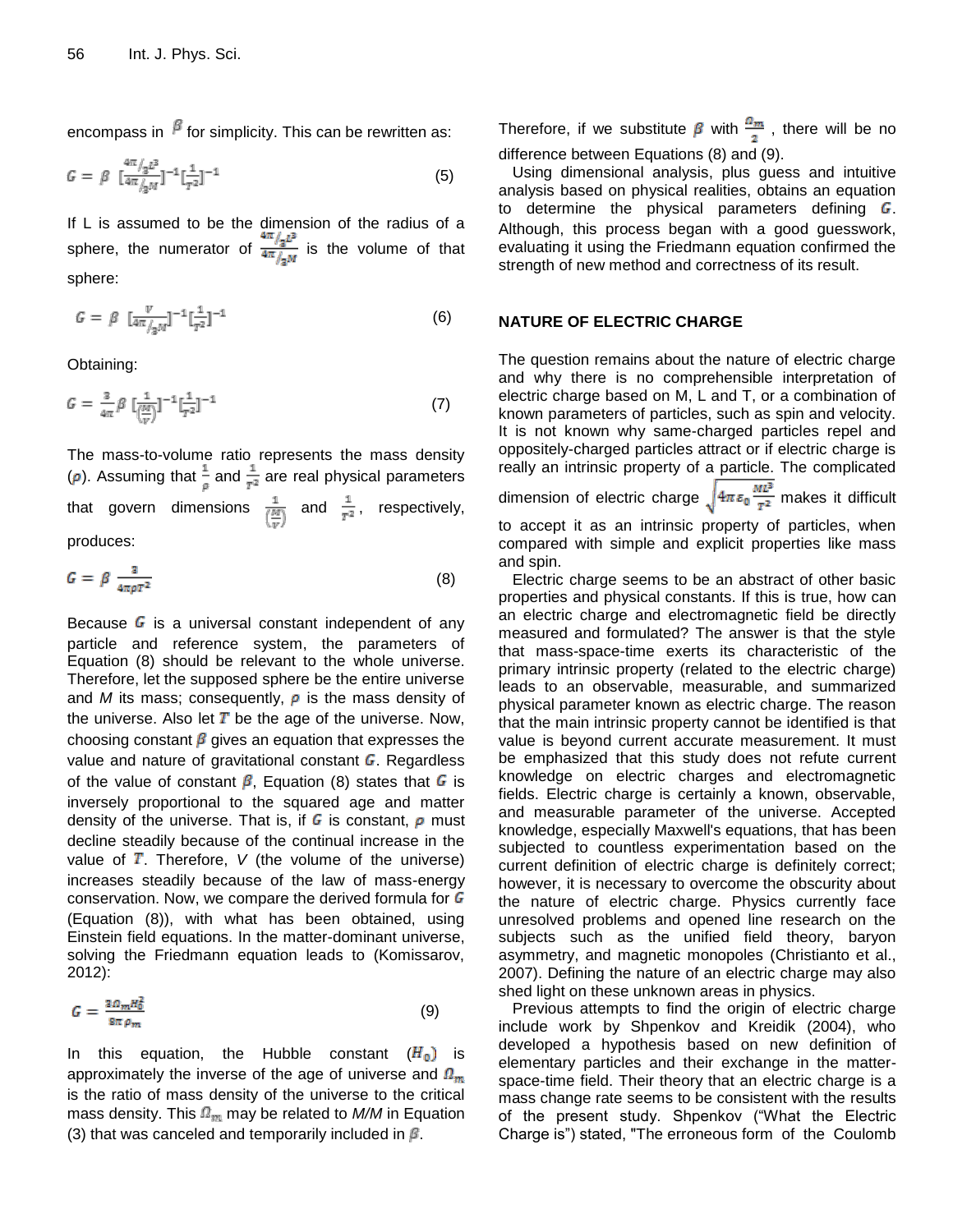law gave rise to a phenomenological system of notions with measures having fractional powers of base units that are really senseless. Cognition of the nature of electric charges has become impossible". This notion is the opposite of the conclusion of this study.

Olah (2009) proposed a hypothesis that is in contrast with the current proven model of electric charges and fields. It is difficult to accept such theories. Tiwari (2006) suggested the origin of an electric charge in terms of fractional spin. Sasso (On Primary Physical Transformations of Elementary Particles: the Origin of Electric Charge) proposed a hypothesis based on relation between electric charge and spin. Nguyen (2013) discussed the change in electron charge in an external magnetic field. He stated: "the variability (or the constancy) of the mass and the electric charge of the electron still remains as a foundational problem in modern physics, awaiting to be justified". Krasnoholovets (2003) and McArthur (1999) also discussed this.

None of these works provides an explicit formula for the exact value and the nature of electric charge based on proven facts. There are two remarkable points among these discussions: there is a possible relation between electric charge and mass change, and variability of electric charge is possible. The strength of the new approach is: (1) it utilizes current proven physical equations to develop a solution; (2) a simple novel method of dimension analysis is proposed; and (3) an explicit formula for an electric charge is provided. No previously mentioned research encompasses all three benefits. A new theory is not proposed, but a different way of looking at previous hypotheses is advanced.

Using the successful dimensional analysis from the previous section, the same procedure is followed to discover the nature of electric charge beginning with Coulomb's law:

$$
F = \frac{q_1 q_2}{4\pi \varepsilon_0 r^2} \tag{10}
$$

Replacing the dimensions of the parameters leads to:

$$
[q^2] = 4\pi \varepsilon_0 \frac{M L^3}{T^2} \tag{11}
$$

Assuming dimensionless parameter  $(y)$  and multiplying it by the right side of Equation (11) produces the following:

$$
q^2 = 4\gamma\pi\varepsilon_0 \left[\frac{M L^3}{T^2}\right]^{-1} \tag{12}
$$

Up to this point, the equation represents the dimension of electric charge. It also states that there must be physical parameters and constants that are integrated as a formula (with this final dimension) that equals  $q$ . The next point is to assign meaningful parameters to the components of the  $q$  dimension, beginning by decomposing  $\frac{dE}{dr}$ . Clearly,  $\frac{dE}{dr}$  can be categorized in

different ways using parameters with proper and valid physical interpretations. One solution is:

$$
\frac{ML^3}{T^2}\big]^{-1} = \left[\frac{ML^2}{T}\right]^{-1}\left[\frac{L}{T}\right]^{-1} \tag{13}
$$

In this equation,  $\frac{dE}{dr}$  is the dimension of angular momentum, and  $\frac{2}{n}$  is the dimension of linear velocity. Since *q* is the intrinsic property of the particle, angular momentum should be interpreted as particle spin. It is known that particles with non-zero spin have zero electric charge (such as electron-neutrinos). This inconsistency is troubling. In addition, in Equation (12), the roots of the parameters of angular momentum and linear velocity describe electric charge, but the root of the parameters is senseless and physically meaningless. Guesswork in this method should not conflict with known principles, although the dimension relationship is true. Slight manipulation of Equation (12) produces:

$$
q^2 = 3\gamma \varepsilon_0 \left[\frac{4\pi L^3}{3M}\right]^{-1} \left[\frac{M^2}{T^2}\right]^{-1} \tag{14}
$$

As in Equations (5) and (6):

$$
q^2 = 3\gamma \varepsilon_0 \left[\frac{1}{\left(\frac{M}{V}\right)}\right]^{-1} \left[\frac{M^2}{T^2}\right]^{-1} \tag{15}
$$

Producing:

$$
q^2 = 3\gamma \varepsilon_0 \left[\frac{1}{\rho}\right]^{-1} \left[\frac{M^2}{T^2}\right]^{-1} \tag{16}
$$

In this equation,  $\rho$  (mass density) should be interpreted as the  $\rho$  of the particle, or a known  $\rho$ . The former produces the same problem mentioned above, which is that the root of  $\rho$  is a meaningless physical parameter. If the  $\rho$  of space is considered to be where the particle is (e.g. mass density of the universe), the problem is resolved. Using Equation (8) in Equation (16) produces:

$$
q^2 = (4\pi \varepsilon_0 \alpha G T^2) \left[\frac{M^2}{T^2}\right]^{-1} \tag{17}
$$

By applying final guess that governs  $\frac{dm}{dt}$  to  $\frac{M}{T}$  dimension produces:

$$
q = \sqrt{4\pi\varepsilon_0 \alpha G} \, T \, \frac{dm}{dt} \tag{18}
$$

In this equation,  $\alpha$  is a dimensionless parameter and is currently unknown; T is the age of universe;  $\frac{dm}{dt}$  is the mass change in the particle over time (in the particle reference frame), and *q* is the electric charge. Here,  $\frac{dm}{dt}$ was chosen to govern  $\frac{M}{T}$  because it is more pertinent,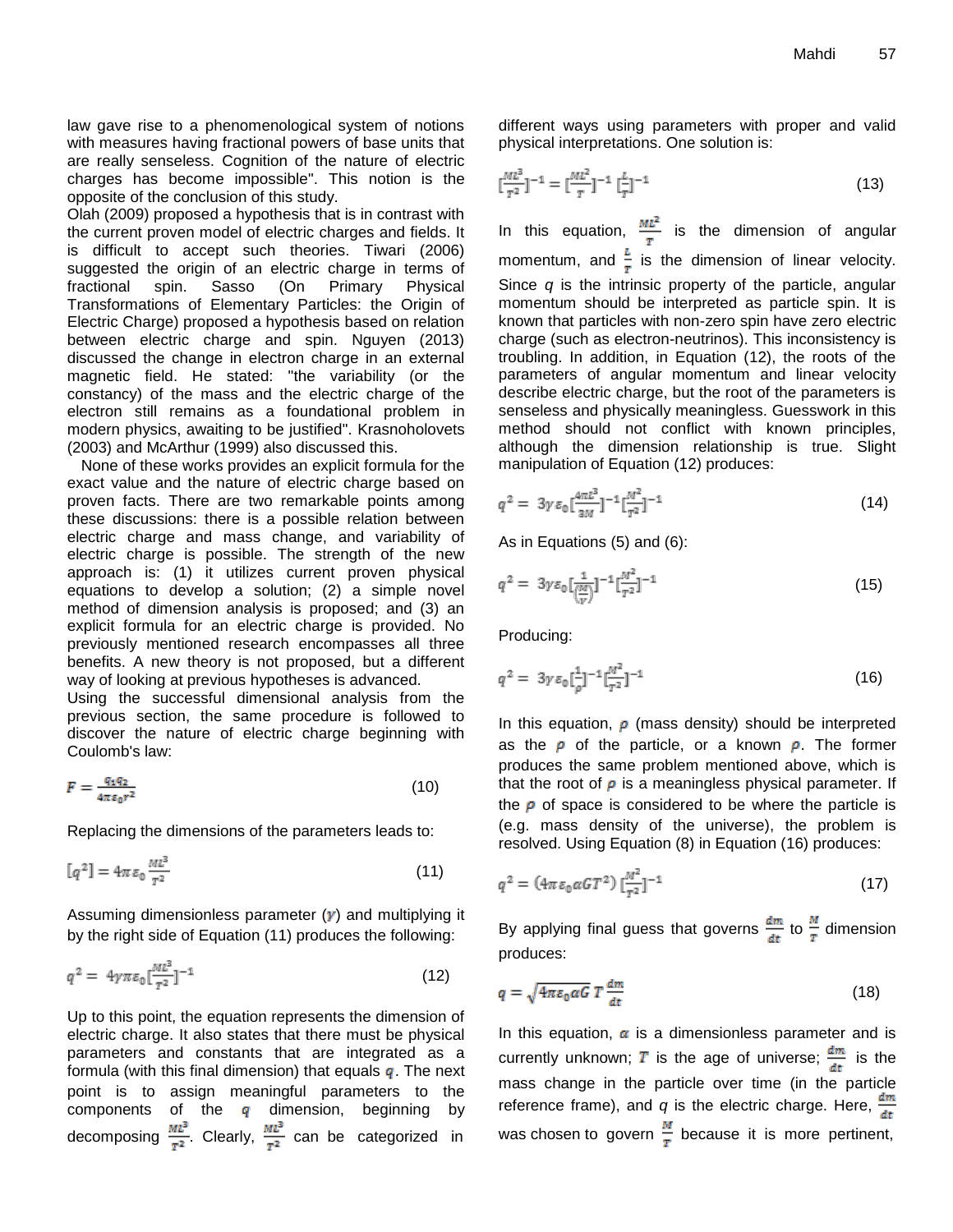simple and meaningful physical parameter.

Of the possible solutions for Equation (12), Equation (18) is unique and the most consistent with current proven facts and principles. When using this approach, it should be noted an independent formula for  $q$  was not proposed, but is concluded from existing formulas. Briefly, Equation (18) is an abstract of the law of gravity, Newton's 2<sup>nd</sup> law, Coulomb's law and the Freidmann equation.

Equation (18) says that the origin of an electric charge is the particle (rest-) mass change over time. In other words, mass creates a field of gravity and its change creates another field (electromagnetic). This is a surprising result because charged particles such as electrons and protons are inherently mass-variable; however, if  $\left| \frac{a_{1}}{b_{1}} \right|$  (absolute value of  $\frac{a_{1}}{b_{1}}$ ) is minuscule, it does not conflict with current proven facts. Note that Equation (18) establishes a two-way relationship between mass change and electric charge that any mass change (over time) in a particle (or physical system) will produce an electric charge (and electric field). The exact value of  $\frac{dm}{dt}$  will be given based on experimentation to determine the exact value of α. It is possible to estimate values  $\alpha$  and  $\left|\frac{dm}{dt}\right|$  (for electrons), but should be kept in mind that they are not conclusive. Suppose there are two electrons separated by distance  $r$  (m). Equation (1) gives:

$$
F_g = G \frac{m_g^2}{r^2} \tag{19}
$$

where  $m_e$  is electron mass, and  $F_g$  is the gravitational force exerted on the two electrons. Equations (10) and (18) give:

$$
F_{\rm e} = \alpha G \ T^2 \frac{\left| \frac{dm_{\rm e}}{dt} \right|^2}{r^2} \tag{20}
$$

Ratio  $\frac{F_e}{F_e}$  is calculated as:

$$
\frac{F_g}{F_g} = \alpha T^2 \left| \frac{\frac{dm_g}{dt} \right|^2}{m_g^2} \tag{21}
$$

If  $\frac{F_g}{F_g}$  is alternately calculated using Equations (1) and (10), it produces:

$$
\frac{F_g}{F_g} = \frac{1}{4\pi G \,\varepsilon_0} \times \frac{q \frac{2}{\alpha}}{m \frac{2}{\alpha}} \tag{22}
$$

If the current values of Equation (22) are substituted:

$$
\varepsilon_0 = 8.854 \times 10^{-12} \, Fm^{-1}
$$
\n
$$
G = 6.674 \times 10^{-11} \, m^3 \, kg^{-1} \, sec^{-2}
$$

$$
q_e = -1.602 \times 10^{-19}
$$
 coulomb  
 $m_e = 9.109 \times 10^{-31}$  kg

This gives the following for the electron:

$$
\frac{F_e}{F_g}\left(electron\right)=4.165\ \times\ 10^{42}
$$

Equation (21) has two unknown parameters,  $\alpha$  and  $\left|\frac{dm_e}{dt}\right|$ . Supposing  $\frac{F_g}{F_g}$  (electron) =  $\alpha$ , then  $\left|\frac{dm_g}{dt}\right|$  will be:

$$
\left|\frac{dm_e}{dt}\right| = \frac{m_e}{T} \tag{23}
$$

Substituting the values in Equation (23) or Equation (18), gives:

$$
T = 4.350 \times 10^{17} \text{ sec}
$$

$$
\left| \frac{dm_e}{dt} \right| = 2.094 \times 10^{-48} \text{ kg/sec}
$$

With the proposed assumptions and estimations, the value of  $\left|\frac{dm_e}{dt}\right|$  is outside of the apparatus accuracy range. The exact value of  $m_e$  is:

$$
m_e = 9.10938291(40) \times 10^{-31} kg
$$

Its relative standard uncertainty is  $4.4 \times 10^{-8}$  Using the value calculated for  $\left|\frac{dm_e}{dt}\right|$ , it takes 10<sup>9</sup> sec (~ 30 years) for a change to occur in the least significant digit of  $m<sub>e</sub>$ .

Using the above assumptions and calculations that summarized in Equation (23), Equation (18) may be written as:

$$
q = \left(\frac{\varepsilon}{m_g}\right) T \frac{dm}{dt} \tag{24}
$$

where  $\frac{e}{m_e}$  is a well known physical constant (although e and  $m<sub>e</sub>$  are both time variable) that can be directly measured by experimentation. Experimental or mathematical confirmation of Equation (18) produces the following results:

(i) A change in particle mass is the source of the electric charge and electric field. A charged particle keeps its structure during mass change. There is a definite threshold for mass change in each particle; thereafter, the particle decays or annihilates.

(ii) A change in particle mass increases or decreases, making the electric charge positive or negative.

(iii) It is necessary to investigate how the mass of a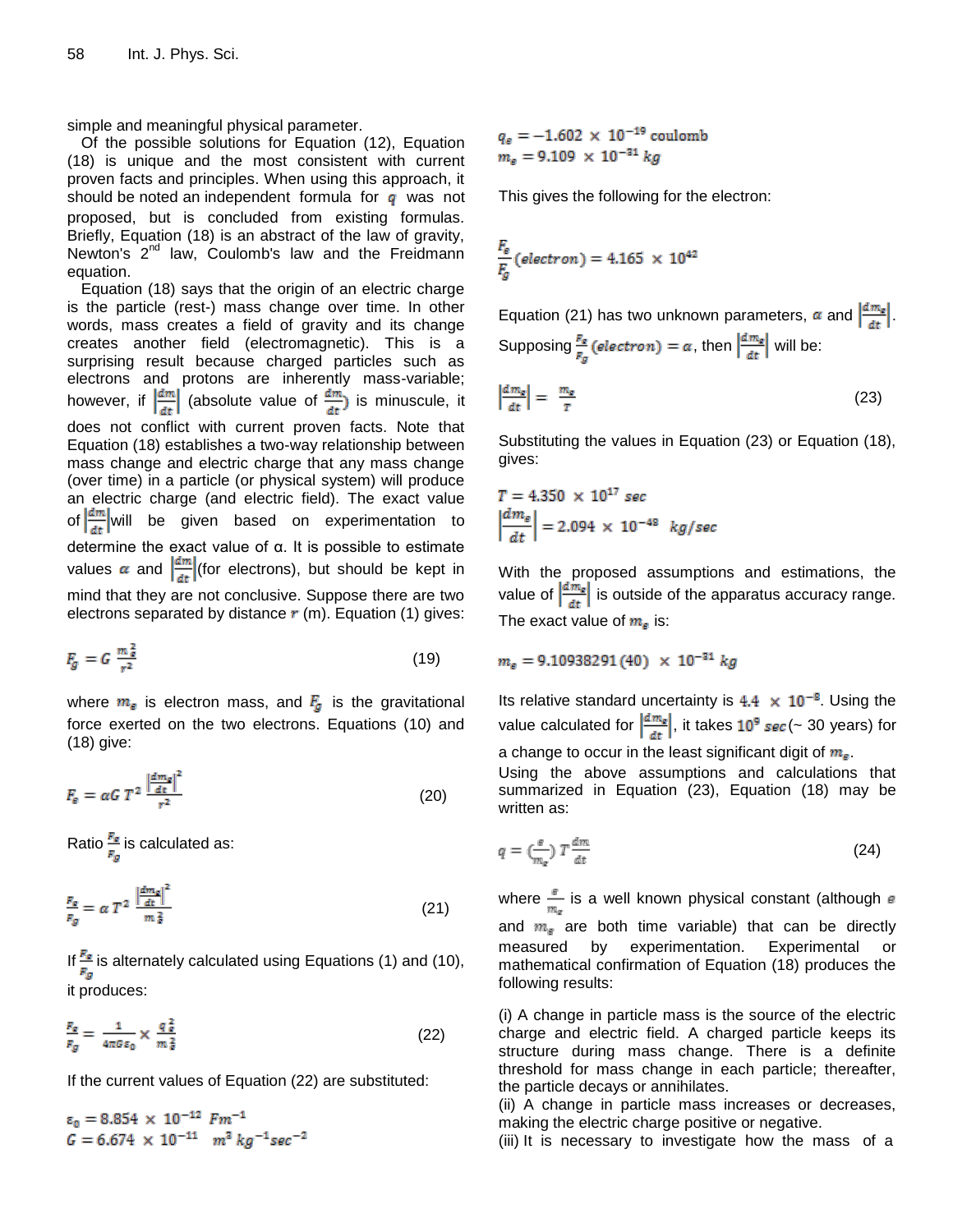charged particle changes and the role of photon particles in this process. Two overall scenarios exist: (1) mass (energy) exchange directly between charged particles; (2) mass (energy) exchange independently between each charged particle and space. In any case, the mass of negatively charged particle increases and, for positivelycharged particles, it decreases, regarding Equation (24). A justification for attractive and repulsive characteristics of charged particles must be found based on their mass change.

(iv) If  $\left|\frac{dm}{dt}\right|$  is constant, for each charged particle:

$$
m_0(t) = \pm \left| \frac{dm}{dt} \right| \times t + m_0(t = 0)
$$
 (25)

where t is the age of the particle,  $m_0$  is the rest mass of the particle,  $m_0(t = 0)$  is the initial mass of the particle and  $t = 0$  is the time at which the particle began to act as a charged particle (continuous mass change).

(v) If  $\left|\frac{dm}{dt}\right|$  is constant, then  $\frac{d^2m}{dt^2}$  will be zero, since:

$$
T = t + \tau \; ; \; \tau \ge 0 \tag{26}
$$

where  $\overline{T}$  is the age of universe,  $t$  is the age of the charged particle; thus,  $\tau$  is the difference between them. Equation (18) gives:

$$
\frac{dq}{dt} = \pm \sqrt{4\pi \varepsilon_0 \alpha G} \left| \frac{dm}{dt} \right| C/sec \tag{27}
$$

where  $\frac{dq}{dt}$  is constant and non-zero for all charged particles. Because the magnetic field is proportional to  $I = \frac{dq}{dt}$ , this means that charged particles necessarily create the magnetic field (Biot-Savart law). Today, it is believed that there is inherent magnetism in charged particles such as electrons. This agrees with the proposed conclusion.

There is currently no approved experiment or mathematical calculation that directly assesses the conjecture about the nature of electric charge, but the present results do not create any contradiction with current knowledge about the electric charge and its effects. The validity of the results is supported by the law of gravity, Newton's  $2^{nd}$  law, Coulomb's law and the Freidmann equation.

#### **DISCUSSION**

Utilizing dimensional analysis to govern physical parameters to combinations of basic dimensions to identify unknown physical phenomena provides weaker mathematical support for the derived equation. This is the inherent deficiency of the approach. To overcome this

deficiency, two further steps should be taken; comparing the final result with known and proved physical facts and conducting experiments to directly evaluate the results. This section compares the proposed hypothesis on the nature of electric charge with proven facts.

(a) The possibility of a charged particle without mass continues to be advanced by some parties. A similar question arises in the Reissner-Nordstrom solution of Einstein's field equations. The Reissner-Nordstrom metric (for a black hole with mass  $M$  and charge  $q$ ) is:

$$
ds^{2} = \left(1 - \frac{r_{s}}{r} + \frac{r_{q}^{2}}{r^{2}}\right)dt^{2} - \left(1 - \frac{r_{s}}{r} + \frac{r_{q}^{2}}{r^{2}}\right)^{-1}dr^{2} - r^{2}d\theta^{2} - r^{2}\sin^{2}\theta \ d\varphi^{2}
$$
\n(28)

where  $r_s = \frac{2GM}{c^2}$  (Schwarzschild radius) and  $r_q^2 = \frac{Gq^2}{4\pi\epsilon_0 c^4}$ .

It is possible to show that it is physically impossible to make the mass M in the Reissner-Nordstrom solution vanish, because the charge itself generates an electromagnetic mass that is part of M or constitutes all of mass M. The electromagnetic mass vanishes only when the charge vanishes (Pekeris, 1982). In agreement with this result, in Equation (18), the electric charge will be zero; if the mass of particle is constant (zero or nonzero value), and electric charge exists if and only if the mass of the particle is variable (and definitely exists). However, there is no restriction for the mass of a charged particle to become zero instantaneously. Ibohal and Kapil (Charged black holes in Vaidya backgrounds: Hawking's Radiation, Department of Mathematics, Manipur University, India) discussed a similar case for the Reissner-Nordstrom solution.

(b) It is more realistic to consider the Reissner-Nordstrom metric for a black hole in a non-flat background Friedman-Robertson-Walker universe. It can be shown that the mass and charge of the black hole both vary with the evolution of the universe (Chang and Shuang, 2004; Ibohal, 2002). The variability of mass and charge of charged particles is the pivotal result of Equation (18).

(c) The influence of cosmological expansion on local systems is still a subject of research. Some authors support the view that cosmic expansion affects only systems larger than a certain spatial scale and that there is no effect below that scale. Others believe that all systems are subject to the effect of cosmic expansion, although this effect is numerically negligible for small systems (like atoms) and stronger for larger objects. This expands the validity of the Friedmann-Lemaitre-Robertson-Walker metric down to small scale (Bochicchio et al., 2013; Jose J. Arenas: The effect of the cosmological expansion on local systems: Post-Newtonian approximation). In Equation (18), factor  $T$  is  $\frac{1}{H_0}$  (where  $H_0$  is the Hubble constant). This result strongly supports the latter idea and vice versa.